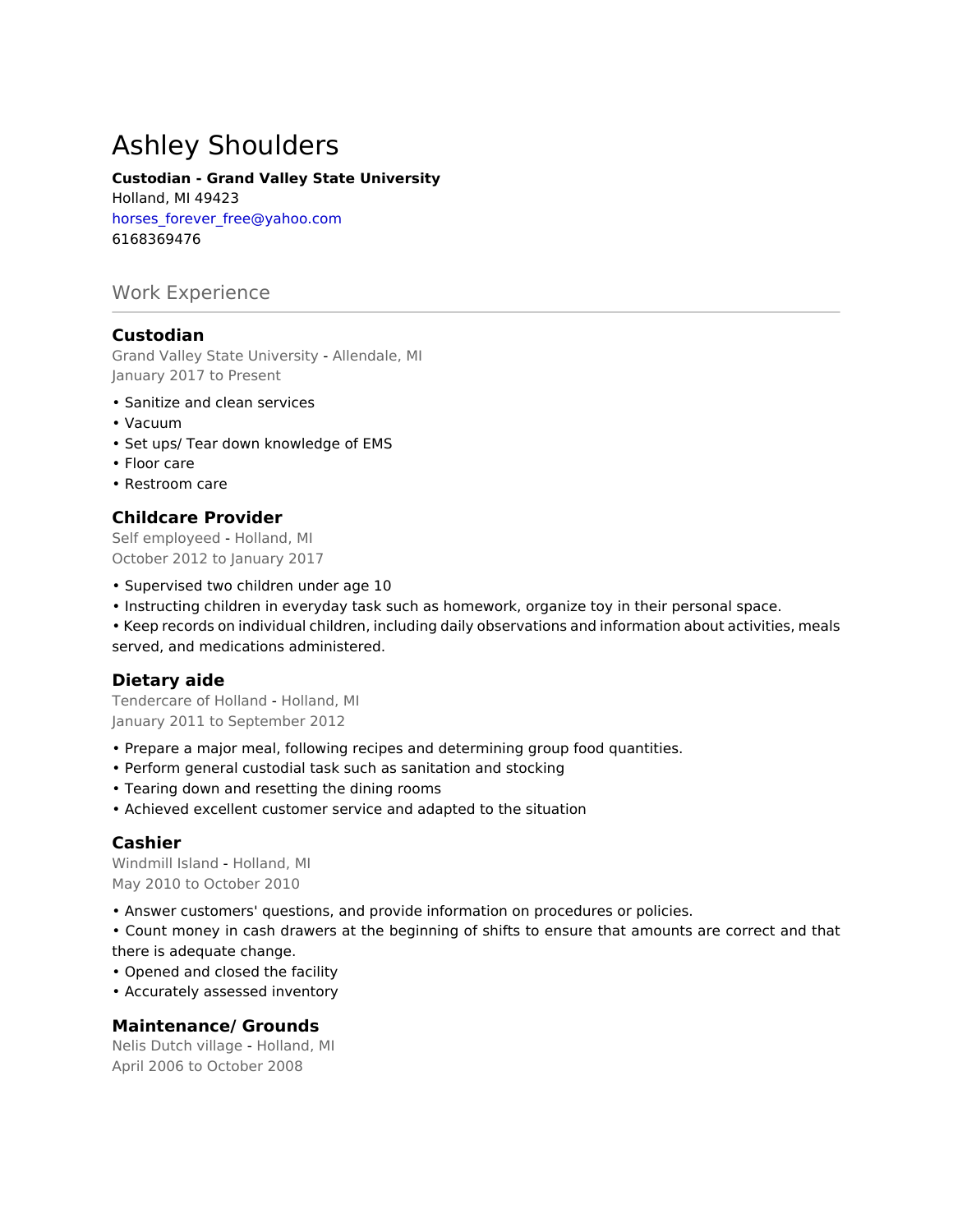Odd and end jobs Maintaining the grounds. (weeding, mowing,etc) Trash removal

# Education

#### **Associate in Business Management**

Eastern Gateway Community College October 2019 to Present

**High school or equivalent** Grand Rapids Community college 2010 to 2011

Allegan Public School 2010

# Skills

- housekeeping
- cleaning
- Cash Handling
- Maintenance
- Painting

Certifications and Licenses

# **driver's license**

## Assessments

#### **Customer Focus & Orientation — Highly Proficient**

June 2019

Responding to customer situations with sensitivity. Full results: [Highly Proficient](https://share.indeedassessments.com/share_to_profile/9c541c45a89da6adf77903ac519f9165eed53dc074545cb7)

#### **Reliability — Highly Proficient**

April 2019

Measures a candidate's tendency to be dependable and come to work. Full results: [Highly Proficient](https://share.indeedassessments.com/share_to_profile/163193d8bcbe706479eb850f8d60959aeed53dc074545cb7)

# **Customer Focus & Orientation — Proficient**

May 2020

Responding to customer situations with sensitivity Full results: [Proficient](https://share.indeedassessments.com/share_to_profile/d70b796d0cefbad53d35020cfb1c30b4eed53dc074545cb7)